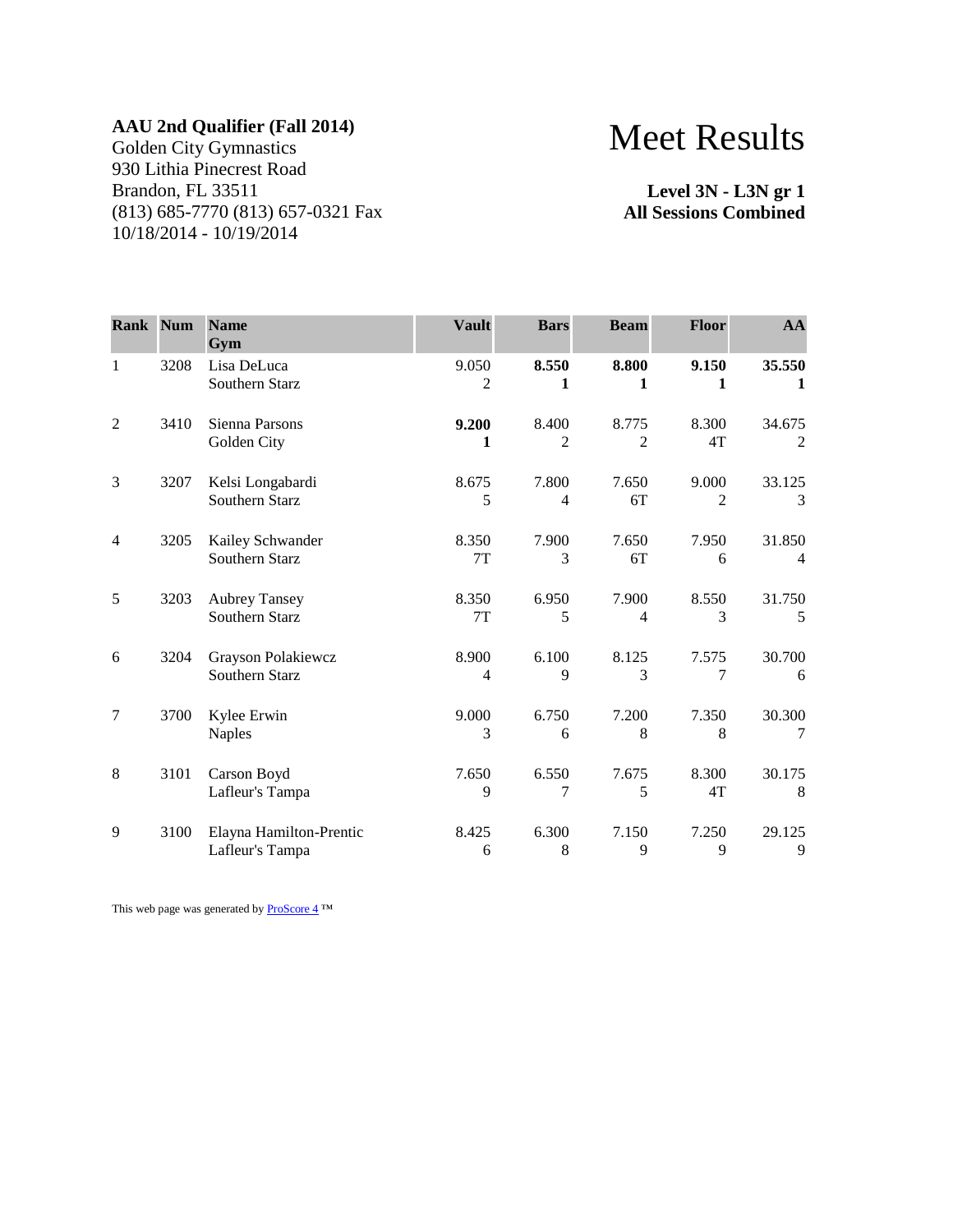Golden City Gymnastics 930 Lithia Pinecrest Road Brandon, FL 33511 (813) 685-7770 (813) 657-0321 Fax 10/18/2014 - 10/19/2014

# Meet Results

**Level 3N - L3N gr2 All Sessions Combined**

| <b>Rank Num</b> |      | <b>Name</b><br>Gym                        | <b>Vault</b> | <b>Bars</b>             | <b>Beam</b>                       | <b>Floor</b> | AA                       |
|-----------------|------|-------------------------------------------|--------------|-------------------------|-----------------------------------|--------------|--------------------------|
| $\mathbf{1}$    | 3401 | Caroline Ohme<br>Golden City              | 9.500<br>1   | 8.150<br>5              | 9.450<br>1                        | 9.450<br>1   | 36.550<br>1              |
| $\overline{2}$  | 3404 | Mackenzie Lewis<br>Golden City            | 9.325<br>3   | 8.500<br>3              | 8.700<br>3                        | 8.350<br>5T  | 34.875<br>2              |
| 3               | 3002 | Claire Eavenson<br>Top Flight YMCA        | 9.425<br>2   | 7.400<br>7              | 8.850<br>$\mathfrak{D}$           | 8.750<br>3   | 34.425<br>$\mathcal{R}$  |
| $\overline{4}$  | 3206 | Madalyn Rowe<br>Southern Starz            | 9.000<br>7   | 8.600<br>$\overline{2}$ | 7.500<br>5                        | 9.250<br>2   | 34.350<br>$\overline{4}$ |
| 5               | 3210 | Haley McKinnon<br>Southern Starz          | 9.150<br>5   | 8.300<br>$\overline{4}$ | 8.100<br>$\overline{\mathcal{A}}$ | 8.500<br>4   | 34.050<br>5              |
| 6               | 3406 | Lily Burgin<br>Golden City                | 9.075<br>6   | 9.100<br>1              | 7.450<br>7                        | 8.025<br>8   | 33.650<br>6              |
| $\overline{7}$  | 3306 | Gabriela Sellhorn<br>Tampa Gym NT         | 8.850<br>8   | 8.000<br>6              | 7.225<br>8                        | 8.350<br>5T  | 32.425<br>7              |
| 8               | 3202 | <b>Bailey Flannagan</b><br>Southern Starz | 9.200<br>4   | 7.100<br>8              | 7.475<br>6                        | 8.050<br>7   | 31.825<br>8              |
| 9               | 3103 | Liana Tine<br>Lafleur's Tampa             | 8.575<br>9   | 7.000<br>9              | 6.950<br>9                        | 7.300<br>9   | 29.825<br>9              |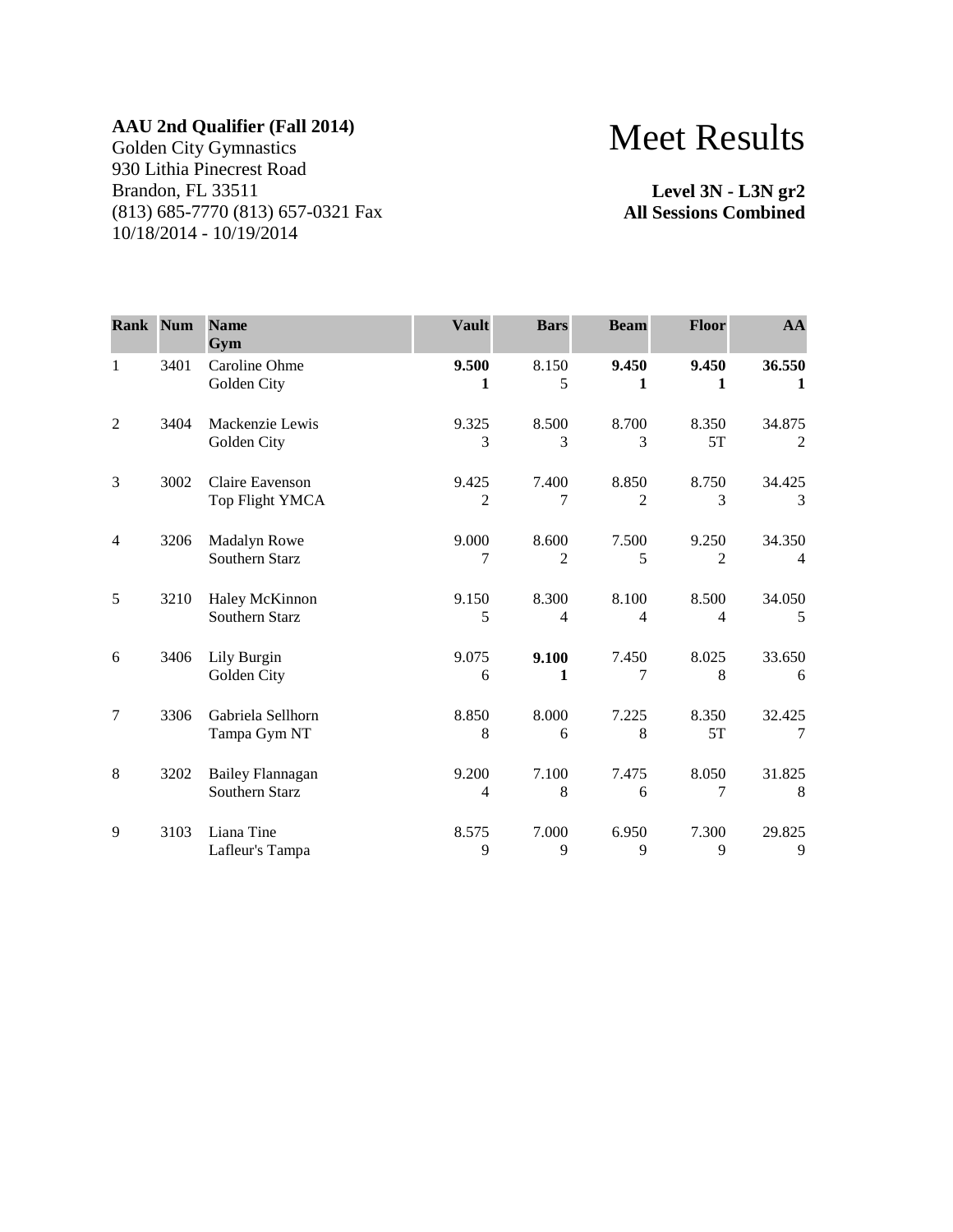Golden City Gymnastics 930 Lithia Pinecrest Road Brandon, FL 33511 (813) 685-7770 (813) 657-0321 Fax 10/18/2014 - 10/19/2014

# Meet Results

**Level 3N - L3N gr3 All Sessions Combined**

| <b>Rank Num</b> |      | <b>Name</b><br>Gym                      | <b>Vault</b> | <b>Bars</b>             | <b>Beam</b> | Floor                   | AA                       |
|-----------------|------|-----------------------------------------|--------------|-------------------------|-------------|-------------------------|--------------------------|
| 1               | 3209 | Ocean Dowd<br>Southern Starz            | 8.700<br>5T  | 8.700<br>1              | 8.625<br>3  | 9.300<br>1              | 35.325<br>1              |
| $\overline{2}$  | 3200 | Kelita Glaesmer<br>Southern Starz       | 9.175<br>2   | 7.900<br>3              | 8.850<br>2  | 8.800<br>3              | 34.725<br>$\overline{2}$ |
| 3               | 3317 | Alex Nicholas<br>Tampa Gym WP           | 8.800<br>3   | 7.700<br>4T             | 7.750<br>6  | 9.100<br>$\mathfrak{D}$ | 33.350<br>3              |
| 4               | 3323 | <b>Allison Townsend</b><br>Tampa Gym WP | 9.200<br>1   | 7.700<br>4T             | 9.000<br>1  | 7.425<br>7              | 33.325<br>4              |
| 5               | 3314 | Zoe Chamieh<br>Tampa Gym WP             | 8.700<br>5T  | 8.000<br>$\overline{2}$ | 7.950<br>4  | 7.725<br>6              | 32.375<br>5              |
| 6               | 3318 | Jaylyn Pelaez<br>Tampa Gym WP           | 8.750<br>4   | 7.550<br>6              | 7.675<br>7  | 8.150<br>5              | 32.125<br>6              |
| 7               | 3201 | Jenna Curls<br>Southern Starz           | 8.500<br>7   | 7.500<br>7              | 7.900<br>5  | 8.175<br>4              | 32.075<br>7              |
| 8               | 3003 | <b>Reilly Gagne</b><br>Top Flight YMCA  | 8.400<br>8   | 7.400<br>8              | 6.600<br>8  | 7.100<br>8              | 29.500<br>8              |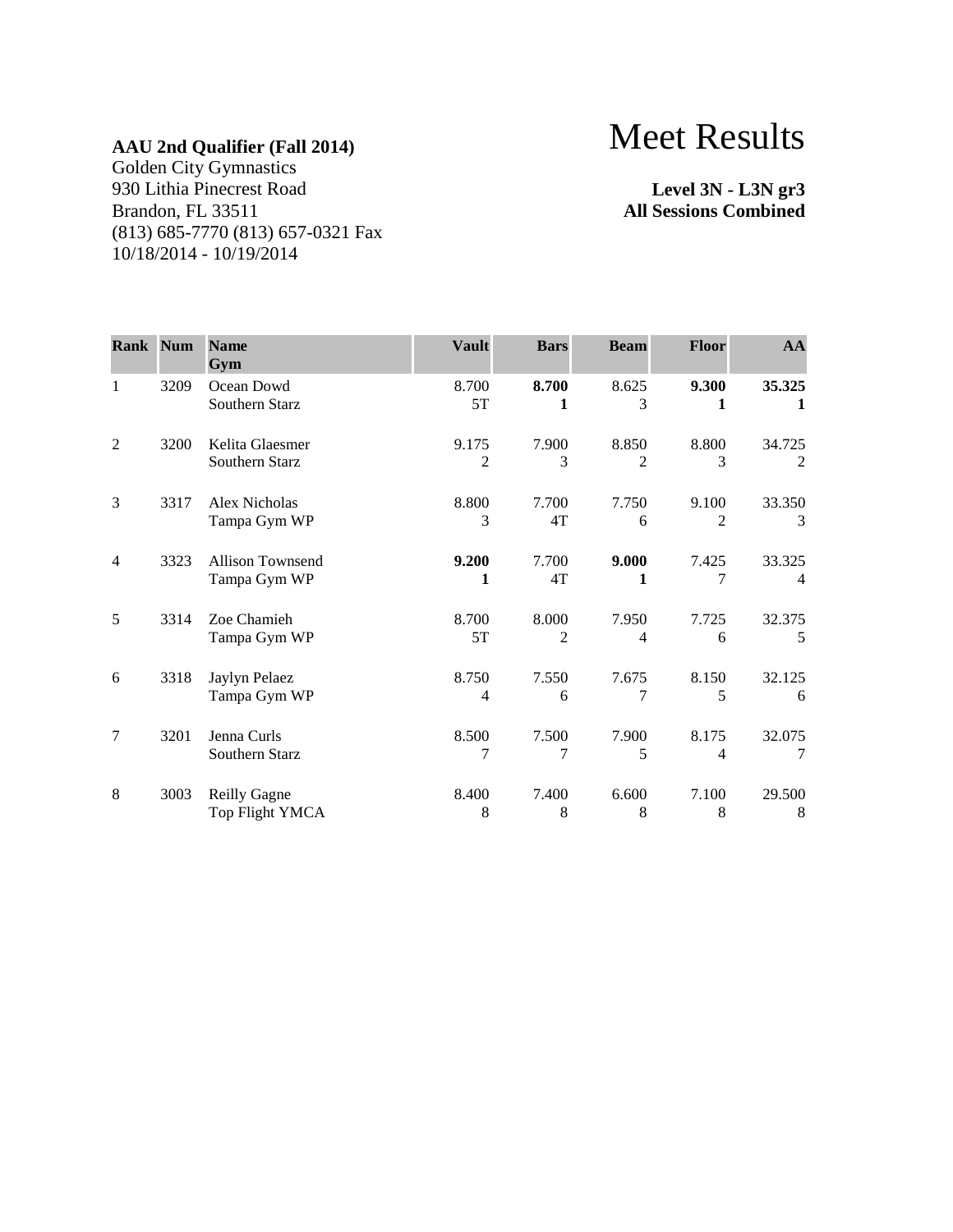Golden City Gymnastics 930 Lithia Pinecrest Road Brandon, FL 33511 (813) 685-7770 (813) 657-0321 Fax 10/18/2014 - 10/19/2014

## Meet Results

**Level 3N - L3N gr4 All Sessions Combined**

| Rank Num       |      | <b>Name</b><br>Gym                   | <b>Vault</b>            | <b>Bars</b>             | <b>Beam</b>    | <b>Floor</b>            | AA                       |
|----------------|------|--------------------------------------|-------------------------|-------------------------|----------------|-------------------------|--------------------------|
| $\mathbf{1}$   | 3403 | Isabella Olson<br>Golden City        | 9.450<br>3              | 9.375<br>1              | 9.350<br>3T    | 8.550<br>3T             | 36.725<br>1              |
| $\mathfrak{2}$ | 3113 | Maya Roush<br>Lafleur's Tampa        | 9.400<br>$\overline{4}$ | 8.550<br>5              | 9.350<br>3T    | 8.500<br>5T             | 35.800<br>$\overline{2}$ |
| 3              | 3407 | Kenzington Marsh<br>Golden City      | 9.150<br>6T             | 8.650<br>3              | 9.375<br>1T    | 8.500<br>5T             | 35.675<br>3              |
| 4              | 3400 | Meridith Smith<br>Golden City        | 9.475<br>$\overline{c}$ | 8.600<br>4              | 9.375<br>1T    | 8.100<br>8              | 35.550<br>$\overline{4}$ |
| 5              | 3121 | Kathalina Soto<br>Lafleur's Tampa    | 8.500<br>10             | 8.500<br>6T             | 9.250<br>5     | 9.225<br>$\mathbf{1}$   | 35.475<br>5              |
| 6              | 3405 | Jensen Kruse<br>Golden City          | 9.500<br>1              | 8.500<br>6T             | 8.600<br>6     | 8.550<br>3T             | 35.150<br>6              |
| $\tau$         | 3115 | Chloe Mintz<br>Lafleur's Tampa       | 9.150<br>6T             | 8.750<br>$\overline{2}$ | 8.175<br>9     | 9.050<br>$\overline{2}$ | 35.125<br>7              |
| 8              | 3604 | Reilly Huber<br>Horizon              | 8.600<br>9              | 7.800<br>$8\,$          | 7.900<br>11    | 8.200<br>7              | 32.500<br>8              |
| 9              | 3322 | <b>Sydney Thomas</b><br>Tampa Gym WP | 9.225<br>5              | 7.350<br>9              | 8.000<br>10    | 7.400<br>9              | 31.975<br>9              |
| 10             | 3600 | Destiny Alday<br>Horizon             | 9.000<br>8              | 7.000<br>11             | 8.350<br>7     | 7.000<br>11             | 31.350<br>10             |
| 11             | 3008 | Alicia Porch<br>Top Flight YMCA      | 8.075<br>11             | 7.300<br>10             | 8.250<br>$8\,$ | 7.300<br>10             | 30.925<br>11             |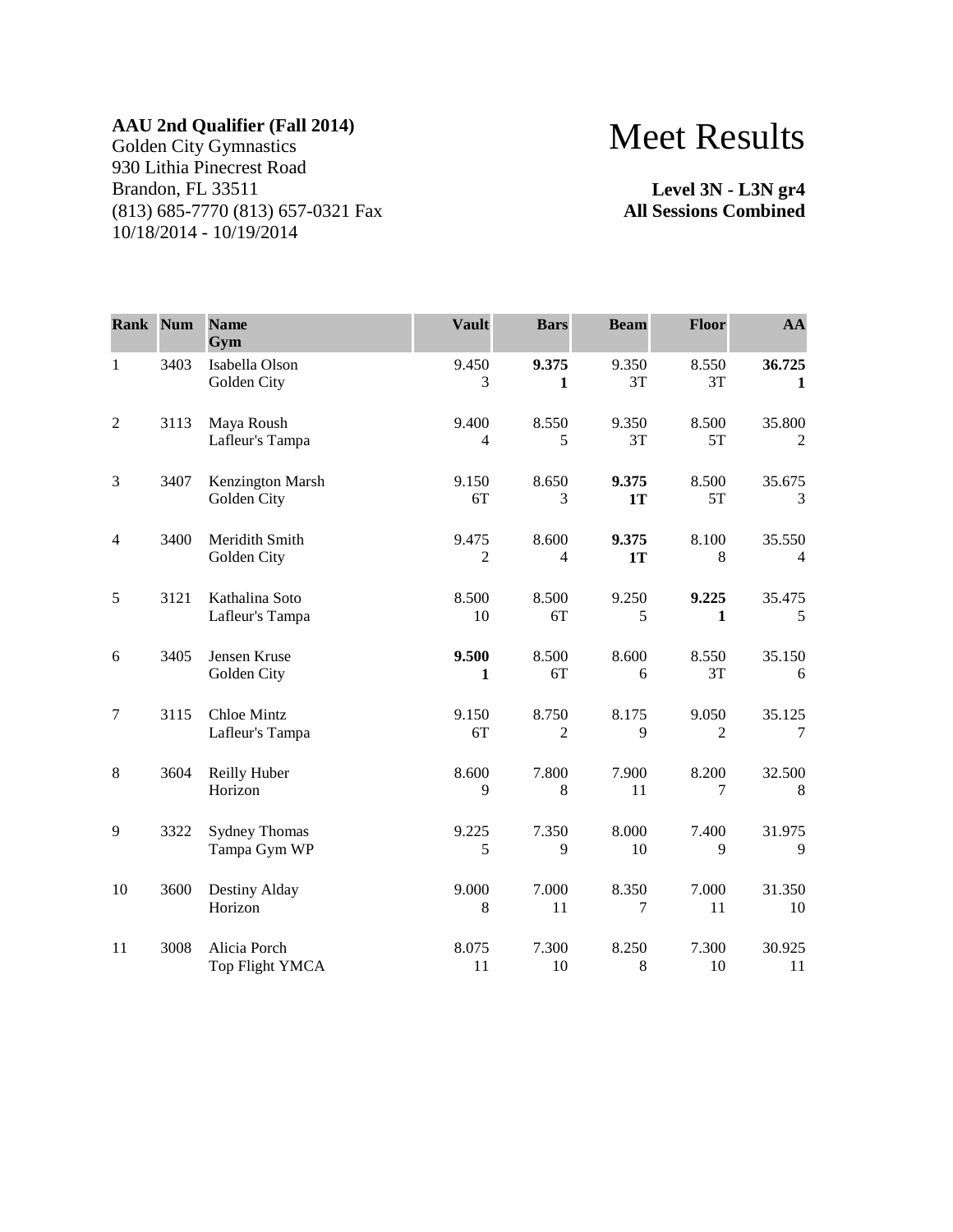Golden City Gymnastics 930 Lithia Pinecrest Road Brandon, FL 33511 (813) 685-7770 (813) 657-0321 Fax 10/18/2014 - 10/19/2014

### Meet Results

**Level 3N - L3N gr 5 All Sessions Combined**

| <b>Rank Num</b> |      | <b>Name</b><br>Gym                        | <b>Vault</b>            | <b>Bars</b>             | <b>Beam</b>             | <b>Floor</b>            | AA              |
|-----------------|------|-------------------------------------------|-------------------------|-------------------------|-------------------------|-------------------------|-----------------|
| $\mathbf{1}$    | 3009 | Tatiana Restrepo<br>Top Flight YMCA       | 9.100<br>2              | 7.550<br>9              | 8.450<br>4              | 8.550<br>1              | 33.650<br>1     |
| $\overline{2}$  | 3000 | Becca Bach<br>Top Flight YMCA             | 8.250<br>9              | 8.475<br>1              | 8.500<br>3              | 8.350<br>$\overline{2}$ | 33.575<br>2     |
| 3               | 3005 | <b>Taylor Martinez</b><br>Top Flight YMCA | 8.650<br>5              | 8.325<br>$\overline{4}$ | 8.600<br>1              | 7.850<br>6              | 33.425<br>3     |
| 4T              | 3701 | Elizabeth Walker<br><b>Naples</b>         | 8.800<br>3              | 8.400<br>2              | 7.625<br>8              | 8.050<br>3              | 32.875<br>4T    |
| 4T              | 3006 | Gretchen North<br>Top Flight YMCA         | 8.050<br>11             | 8.250<br>5T             | 8.575<br>$\overline{2}$ | 8.000<br>$\overline{4}$ | 32.875<br>4T    |
| 6               | 3007 | Jett Odom<br>Top Flight YMCA              | 8.400<br>8              | 8.250<br>5T             | 8.250<br>5              | 7.650<br>8              | 32.550<br>6     |
| $\overline{7}$  | 3607 | Betzaida Pena<br>Horizon                  | 9.275<br>1              | 7.450<br>10             | 8.150<br>6              | 7.400<br><b>9T</b>      | 32.275<br>7     |
| $\,8\,$         | 3605 | Colleen McCarthy<br>Horizon               | 8.700<br>$\overline{4}$ | 7.700<br>8              | 7.900<br>7              | 7.400<br>9T             | 31.700<br>$\,8$ |
| 9               | 3117 | Kadie Diem<br>Lafleur's Tampa             | 8.175<br>10             | 8.350<br>3              | 6.950<br>10             | 7.700<br>7              | 31.175<br>9     |
| 10              | 3815 | Nicole Hand<br>Acro Fit                   | 8.550<br>6T             | 7.750<br>7              | 6.925<br>11             | 7.900<br>5              | 31.125<br>10    |
| 11              | 3119 | <b>Brittney Graves</b><br>Lafleur's Tampa | 8.550<br>6T             | 6.400<br>11             | 7.225<br>9              | 7.100<br>11             | 29.275<br>11    |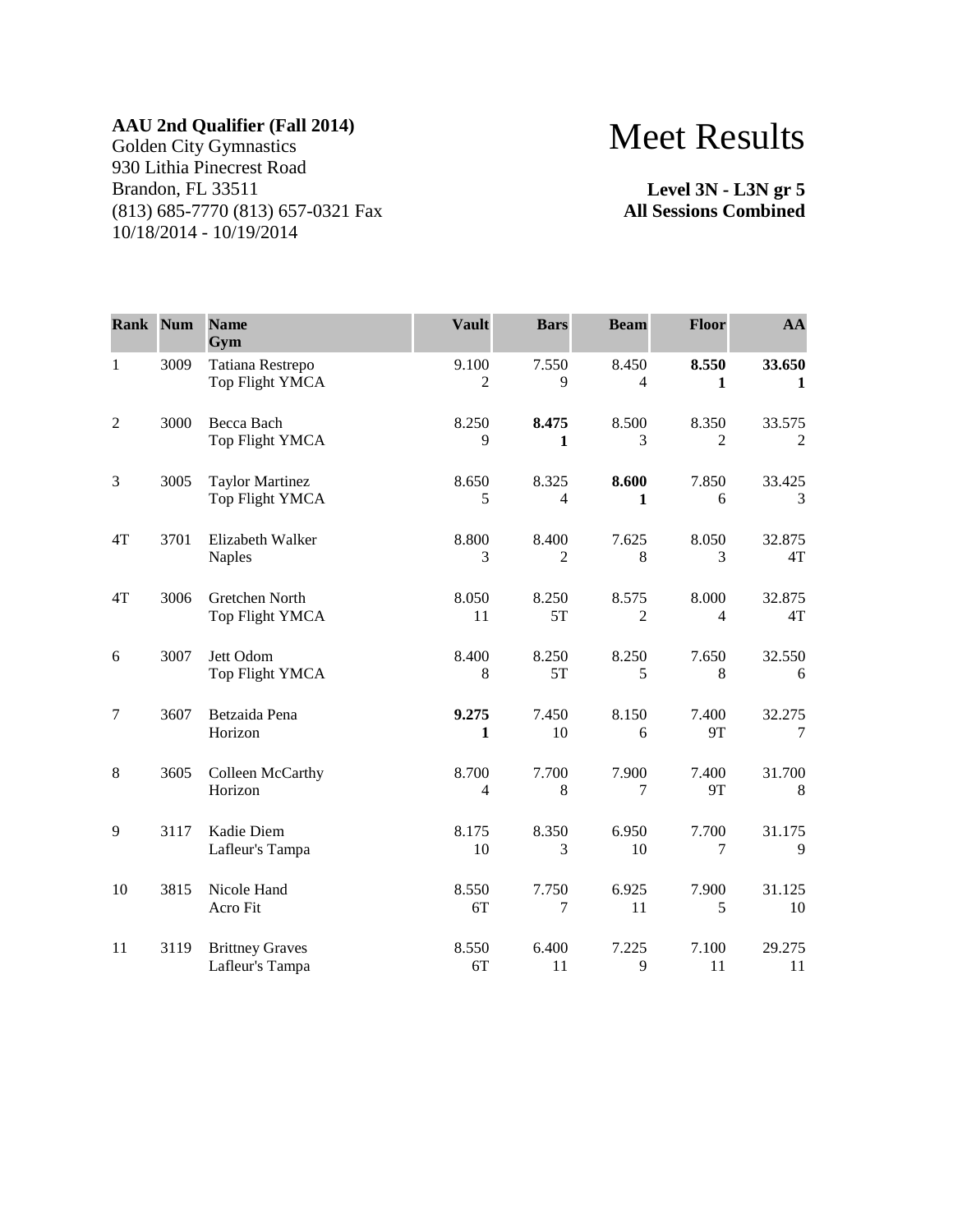Golden City Gymnastics 930 Lithia Pinecrest Road Brandon, FL 33511 (813) 685-7770 (813) 657-0321 Fax 10/18/2014 - 10/19/2014

# Meet Results

**Level 3A - L3A Young All Sessions Combined**

| <b>Rank Num</b> |      | <b>Name</b><br>Gym                | <b>Vault</b> | <b>Bars</b> | <b>Beam</b> | Floor       | AA          |
|-----------------|------|-----------------------------------|--------------|-------------|-------------|-------------|-------------|
| 1               | 3801 | London Daily<br>Acro Fit          | 9.000<br>2T  | 8.300<br>2  | 8.075<br>5  | 8.400<br>2  | 33.775<br>1 |
| $\overline{2}$  | 3004 | Remi Helms<br>Top Flight YMCA     | 9.250<br>1   | 7.900<br>6  | 8.300<br>4  | 8.250<br>3T | 33.700<br>2 |
| 3               | 3809 | <b>Becky Sipes</b><br>Acro Fit    | 8.525<br>6   | 8.100<br>3  | 8.525<br>3  | 8.250<br>3T | 33.400<br>3 |
| $\overline{4}$  | 3300 | Miah Acuna<br>Tampa Gym NT        | 8.800<br>5   | 8.350<br>1  | 8.650<br>1  | 7.350<br>8  | 33.150<br>4 |
| 5               | 3606 | <b>Madison McCombs</b><br>Horizon | 8.825<br>4   | 7.300<br>8  | 7.850<br>6  | 9.150<br>1  | 33.125<br>5 |
| 6               | 3104 | Ana Lovelace<br>Lafleur's Tampa   | 9.000<br>2T  | 8.000<br>4T | 7.625<br>8  | 8.000<br>5T | 32.625<br>6 |
| 7               | 3812 | Majestic Van Ingen<br>Acro Fit    | 8.175<br>8   | 7.550<br>7  | 8.575<br>2  | 8.000<br>5T | 32.300<br>7 |
| 8               | 3813 | Maggie Vervane<br>Acro Fit        | 8.500<br>7   | 8.000<br>4T | 7.750<br>7  | 7.800<br>7  | 32.050<br>8 |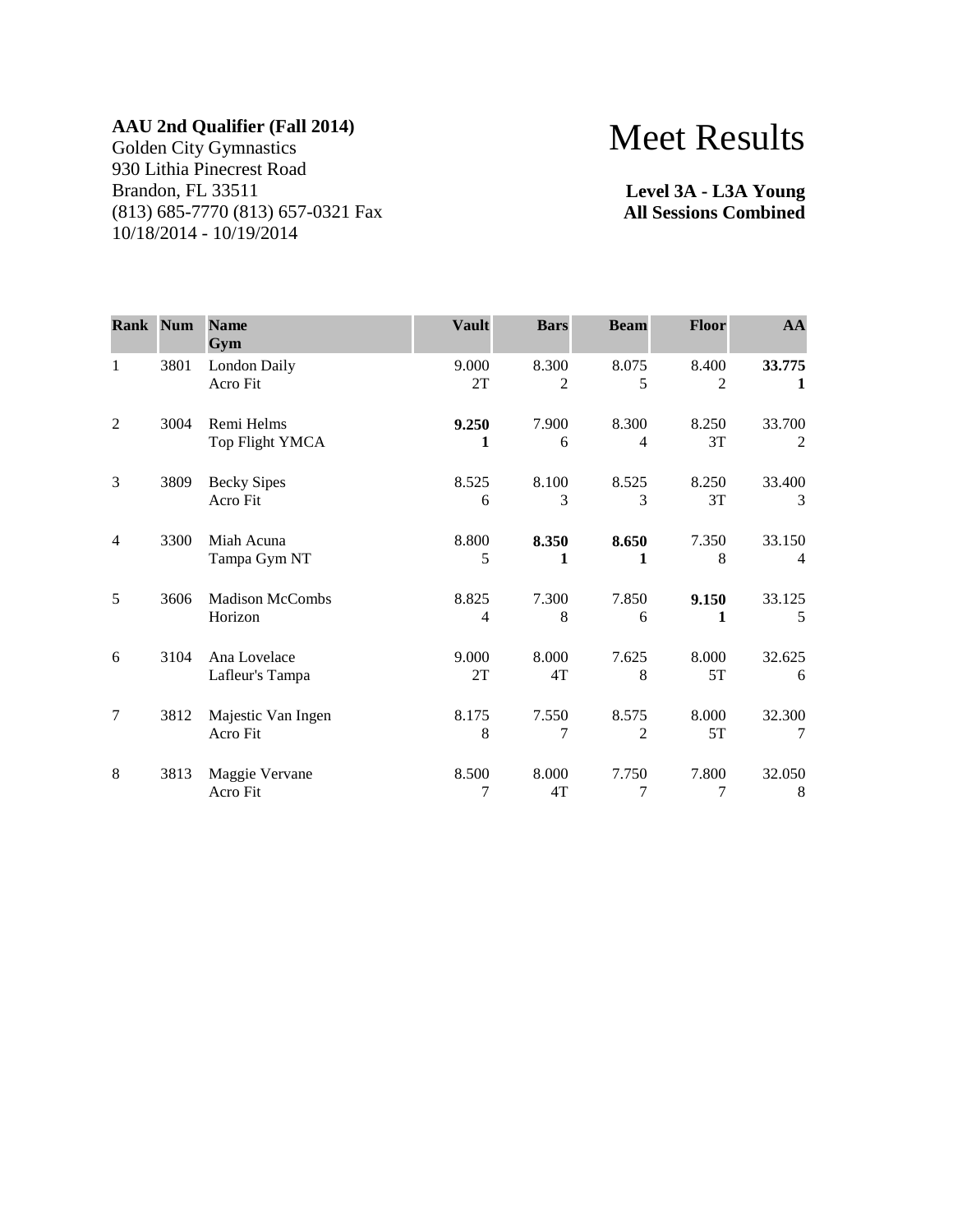Golden City Gymnastics 930 Lithia Pinecrest Road Brandon, FL 33511 (813) 685-7770 (813) 657-0321 Fax 10/18/2014 - 10/19/2014

## Meet Results

**Level 3A - L3A Mid All Sessions Combined**

| Rank Num |      | <b>Name</b><br>Gym                       | <b>Vault</b> | <b>Bars</b>             | <b>Beam</b> | <b>Floor</b>            | AA                       |
|----------|------|------------------------------------------|--------------|-------------------------|-------------|-------------------------|--------------------------|
| 1        | 3608 | <b>Sydney Rightmire</b><br>Horizon       | 9.000<br>5   | 8.100<br>4              | 8.725<br>3  | 8.450<br>3              | 34.275<br>1              |
| 2T       | 3108 | <b>Celeste Nelson</b><br>Lafleur's Tampa | 9.050<br>4   | 7.900<br>5              | 8.950<br>1  | 8.350<br>5              | 34.250<br>2T             |
| 2T       | 3304 | Mackenzie Lowery<br>Tampa Gym NT         | 8.500<br>8   | 8.700<br>1              | 8.900<br>2  | 8.150<br>6              | 34.250<br>2T             |
| 4        | 3302 | Julianna Hayes<br>Tampa Gym NT           | 8.650<br>6   | 8.550<br>$\overline{c}$ | 8.350<br>6T | 8.600<br>$\overline{c}$ | 34.150<br>$\overline{4}$ |
| 5        | 3109 | Zoye Caroline<br>Lafleur's Tampa         | 9.200<br>3   | 8.300<br>3              | 8.450<br>5  | 7.600<br>8              | 33.550<br>5              |
| 6        | 3309 | Jocelyn Bauman<br>Tampa Gym WP           | 9.300<br>2   | 7.350<br>7              | 8.350<br>6T | 8.425<br>4              | 33.425<br>6              |
| 7        | 3310 | Gabriella Bosco<br>Tampa Gym WP          | 8.600<br>7   | 7.550<br>6              | 7.700<br>8  | 9.400<br>1              | 33.250<br>7              |
| 8        | 3312 | Camila Castro<br>Tampa Gym WP            | 9.325<br>1   | 7.200<br>8              | 8.625<br>4  | 7.750<br>7              | 32.900<br>8              |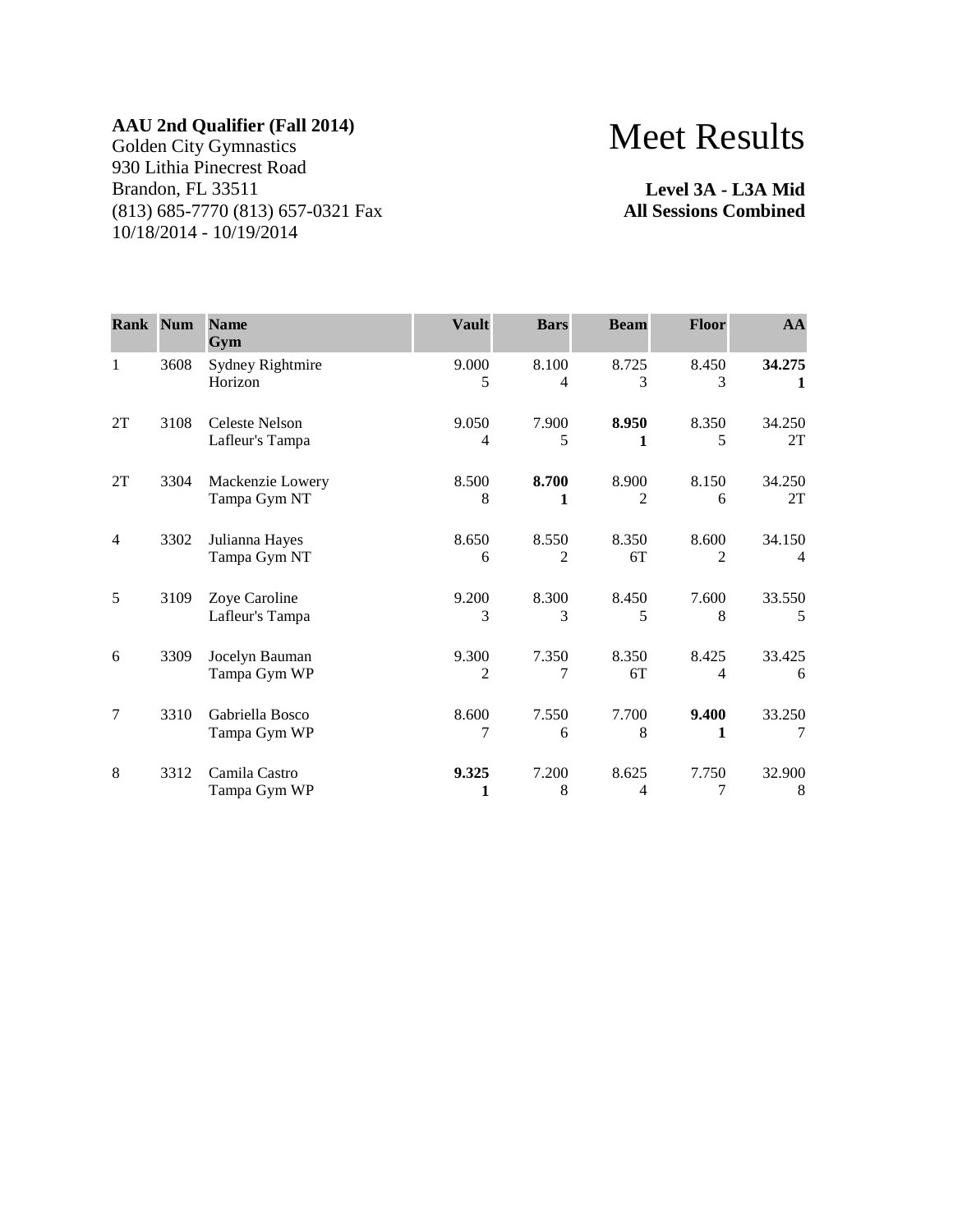Golden City Gymnastics 930 Lithia Pinecrest Road Brandon, FL 33511 (813) 685-7770 (813) 657-0321 Fax 10/18/2014 - 10/19/2014

# Meet Results

**Level 3A - L3A Old All Sessions Combined**

| <b>Rank Num</b> |      | <b>Name</b><br>Gym                  | <b>Vault</b>            | <b>Bars</b>             | <b>Beam</b>             | <b>Floor</b>            | AA                     |
|-----------------|------|-------------------------------------|-------------------------|-------------------------|-------------------------|-------------------------|------------------------|
| $\mathbf{1}$    | 3402 | <b>Taylor Malaer</b><br>Golden City | 9.200<br>1              | 8.300<br>2T             | 9.375<br>1              | 8.800<br>1              | 35.675<br>$\mathbf{1}$ |
| $\overline{2}$  | 3308 | Carolina Barcenas<br>Tampa Gym WP   | 8.450<br>5T             | 8.200<br>$\overline{4}$ | 8.175<br>7              | 8.550<br>$\mathfrak{D}$ | 33.375<br>2            |
| 3               | 3802 | Anna Kieffer<br>Acro Fit            | 8.650<br>2              | 8.900<br>1              | 8.050<br>8              | 7.550<br>8              | 33.150<br>3            |
| 4T              | 3803 | Emma Mast<br>Acro Fit               | 8.300<br>8              | 7.900<br>$6*$           | 8.775<br>$\overline{2}$ | 8.100<br>6              | 33.075<br>4T           |
| 4T              | 3602 | Savannah Granger<br>Horizon         | 8.550<br>3              | 7.900<br>$6*$           | 8.300<br>6              | 8.325<br>$\overline{4}$ | 33.075<br>4T           |
| 4T              | 3805 | Ciara Podolan<br>Acro Fit           | 8.275<br>9              | 8.300<br>2T             | 8.350<br>5              | 8.150<br>5              | 33.075<br>4T           |
| $\tau$          | 3319 | Jaimie Potter<br>Tampa Gym WP       | 8.525<br>$\overline{4}$ | 8.100<br>5              | 8.000<br>9              | 8.425<br>3              | 33.050<br>7            |
| 8               | 3814 | Ella Williams<br>Acro Fit           | 8.350<br>7              | 7.450<br>9              | 8.575<br>3              | 7.850<br>7              | 32.225<br>8            |
| 9               | 3811 | Chloe Stafford<br>Acro Fit          | 8.450<br>5T             | 7.750<br>8              | 8.375<br>4              | 7.375<br>9              | 31.950<br>9            |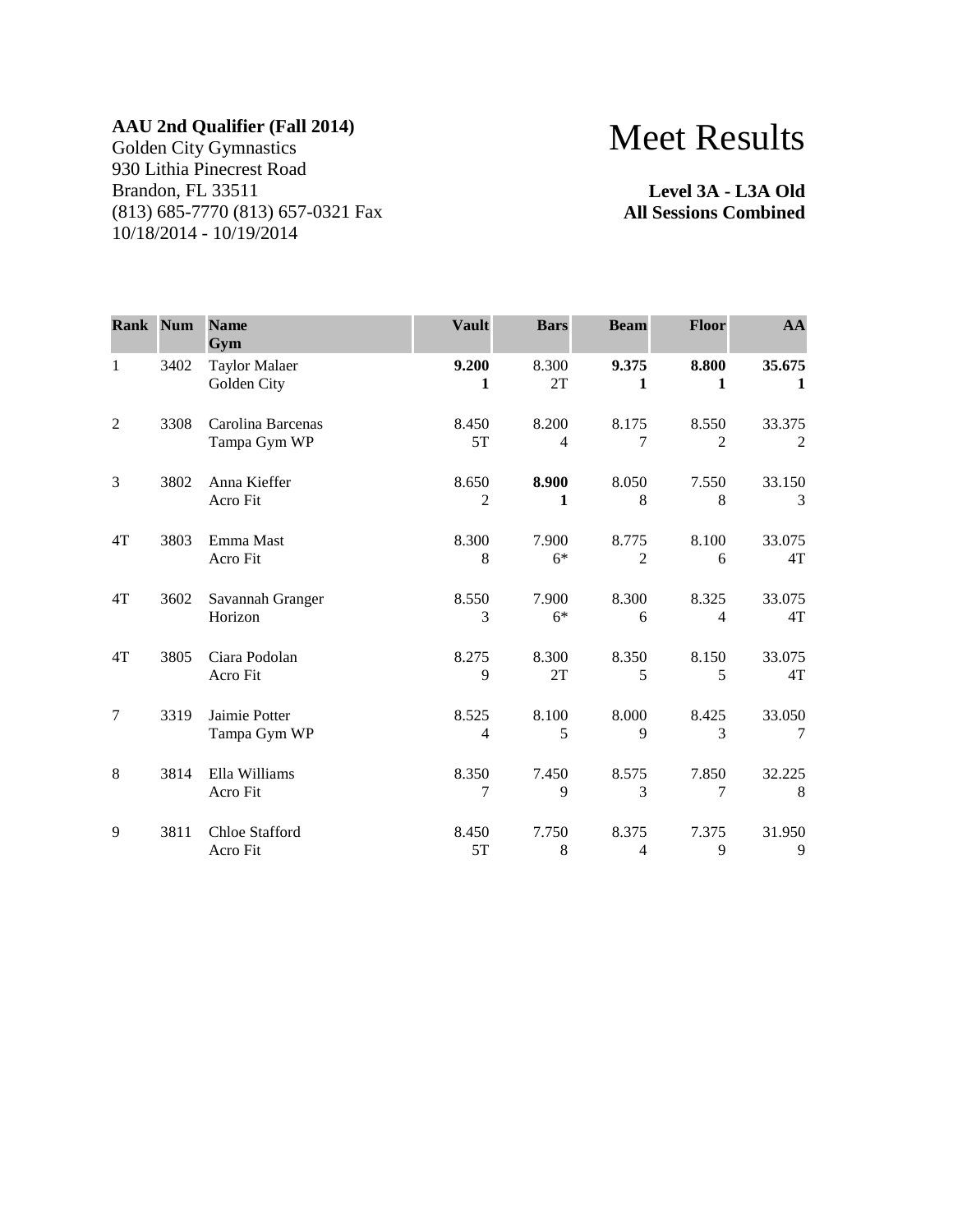Golden City Gymnastics 930 Lithia Pinecrest Road Brandon, FL 33511 (813) 685-7770 (813) 657-0321 Fax 10/18/2014 - 10/19/2014

# Meet Results

**Level 3O - L3O gr1 All Sessions Combined**

| Rank           | Num  | <b>Name</b><br>Gym                | <b>Vault</b> | <b>Bars</b>             | <b>Beam</b> | <b>Floor</b>            | AA                       |
|----------------|------|-----------------------------------|--------------|-------------------------|-------------|-------------------------|--------------------------|
| 1              | 3105 | Emme Shoop<br>Lafleur's Tampa     | 8.850<br>3T  | 9.075<br>1              | 8.675<br>3  | 8.250<br>3              | 34.850<br>1              |
| $\overline{2}$ | 3807 | Jessica Posenburg<br>Acro Fit     | 8.975<br>1   | 8.550<br>$\overline{2}$ | 8.500<br>4  | 8.600<br>1              | 34.625<br>2              |
| 3              | 3106 | Makayla White<br>Lafleur's Tampa  | 8.600<br>7   | 8.500<br>3T             | 8.475<br>5  | 8.200<br>$\overline{4}$ | 33.775<br>3              |
| $\overline{4}$ | 3806 | Julia Repassy<br>Acro Fit         | 8.775<br>6   | 8.100<br>9              | 8.450<br>6  | 8.400<br>2              | 33.725<br>$\overline{4}$ |
| 5              | 3804 | Ava O'Hara<br>Acro Fit            | 8.900<br>2   | 8.300<br>5              | 8.325<br>9  | 8.100<br>6T             | 33.625<br>5              |
| 6              | 3301 | Kalina Dell<br>Tampa Gym NT       | 8.500<br>9   | 8.050<br>10             | 8.700<br>1T | 8.075<br>8              | 33.325<br>6              |
| $\overline{7}$ | 3107 | Micaela Palmer<br>Lafleur's Tampa | 8.850<br>3T  | 8.250<br>6              | 8.375<br>8  | 7.800<br>10             | 33.275<br>7              |
| 8              | 3316 | Adisen McGee<br>Tampa Gym WP      | 8.575<br>8   | 8.125<br>8              | 8.400<br>7  | 8.100<br>6T             | 33.200<br>8              |
| 9              | 3315 | Gabby Martinez<br>Tampa Gym WP    | 8.100<br>10  | 8.150<br>7              | 8.700<br>1T | 8.150<br>5              | 33.100<br>9              |
| 10             | 3810 | Oliva Solano<br>Acro Fit          | 8.850<br>3T  | 8.500<br>3T             | 7.825<br>10 | 7.900<br>9              | 33.075<br>10             |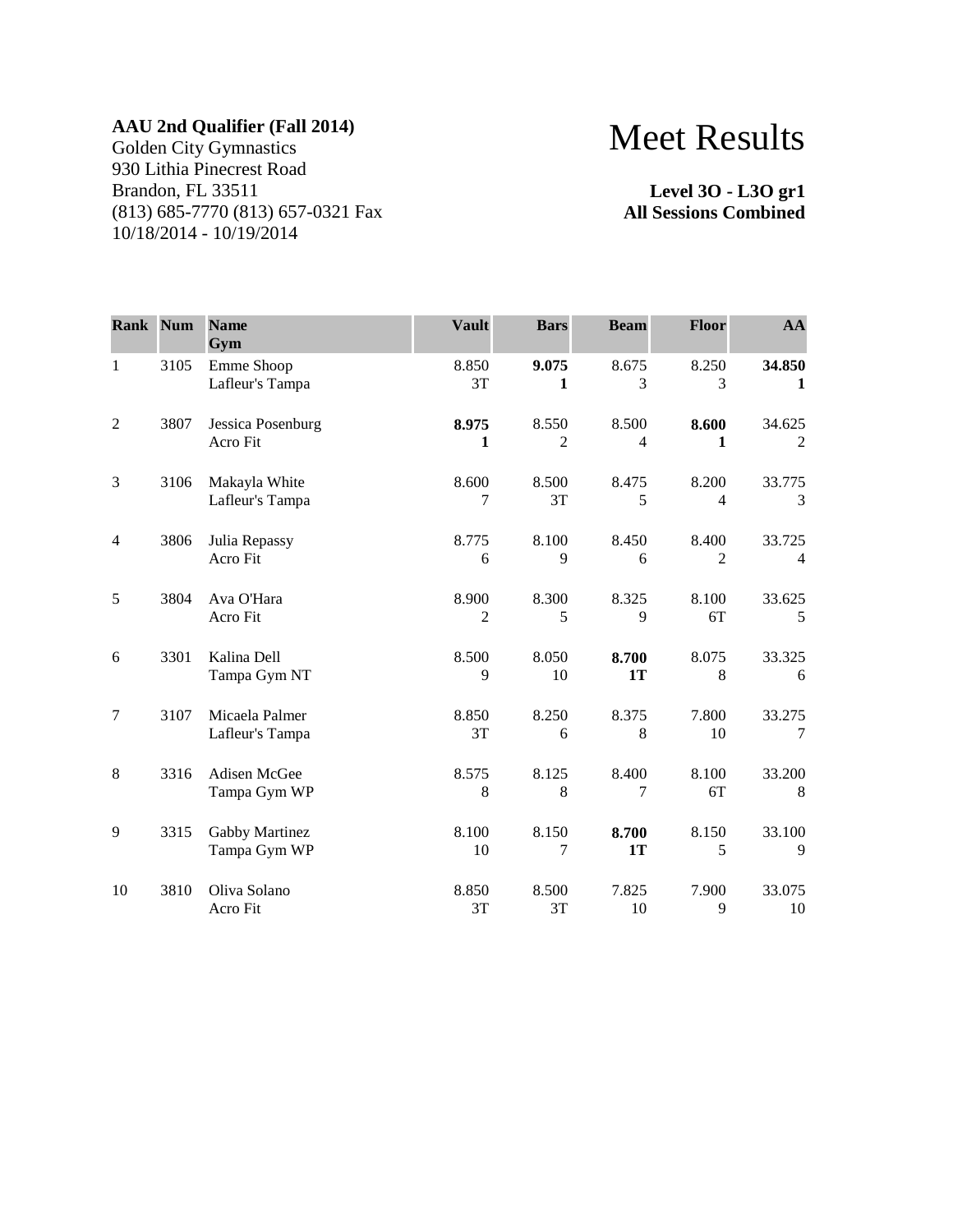Golden City Gymnastics 930 Lithia Pinecrest Road Brandon, FL 33511 (813) 685-7770 (813) 657-0321 Fax 10/18/2014 - 10/19/2014

# Meet Results

**Level 3O - L3O gr 2 All Sessions Combined**

| <b>Rank Num</b> |      | <b>Name</b><br>Gym                          | <b>Vault</b>            | <b>Bars</b>             | <b>Beam</b>             | Floor                   | AA           |
|-----------------|------|---------------------------------------------|-------------------------|-------------------------|-------------------------|-------------------------|--------------|
| $\mathbf{1}$    | 3601 | Kelsey Bowman<br>Horizon                    | 8.600<br>7              | 8.150<br>6T             | 9.175<br>1              | 9.500<br>1              | 35.425<br>1  |
| $\mathfrak{2}$  | 3305 | Aitana Munoz-Odriozo<br>Tampa Gym NT        | 9.350<br>1              | 8.150<br>6T             | 9.150<br>$\overline{2}$ | 8.750<br>3              | 35.400<br>2  |
| 3               | 3114 | Aspen Hunter<br>Lafleur's Tampa             | 8.650<br>5              | 8.750<br>1              | 8.775<br>5              | 8.650<br>$\overline{4}$ | 34.825<br>3  |
| $\overline{4}$  | 3409 | Celia Young<br>Golden City                  | 8.100<br>11             | 8.650<br>2              | 8.925<br>3              | 8.950<br>$\overline{2}$ | 34.625<br>4  |
| 5               | 3303 | Soleil Jewell<br>Tampa Gym NT               | 9.200<br>2              | 8.100<br>8              | 8.400<br>9              | 8.150<br>7              | 33.850<br>5  |
| 6               | 3808 | Ava Sepanski<br>Acro Fit                    | 8.775<br>3              | 8.325<br>$\overline{4}$ | 8.600<br>7              | 8.125<br><b>8T</b>      | 33.825<br>6  |
| $\tau$          | 3800 | Camilla Cardona<br>Acro Fit                 | 8.450<br><b>8T</b>      | 8.375<br>3              | 8.550<br>8              | 8.200<br>6              | 33.575<br>7  |
| $\,$ 8 $\,$     | 3313 | Ariana Ceballos<br>Tampa Gym WP             | 8.450<br><b>8T</b>      | 8.275<br>5              | 8.900<br>$\overline{4}$ | 7.850<br>10             | 33.475<br>8  |
| 9               | 3001 | <b>Elisabeth Caceres</b><br>Top Flight YMCA | 8.625<br>6              | 7.500<br>11             | 8.625<br>6              | 8.125<br>8T             | 32.875<br>9  |
| 10              | 3112 | Sophie Haag<br>Lafleur's Tampa              | 8.750<br>$\overline{4}$ | 8.025<br>9              | 7.825<br>10             | 7.775<br>11             | 32.375<br>10 |
| 11              | 3603 | Azure Heck<br>Horizon                       | 8.350<br>10             | 7.800<br>10             | 7.675<br>11             | 8.300<br>5              | 32.125<br>11 |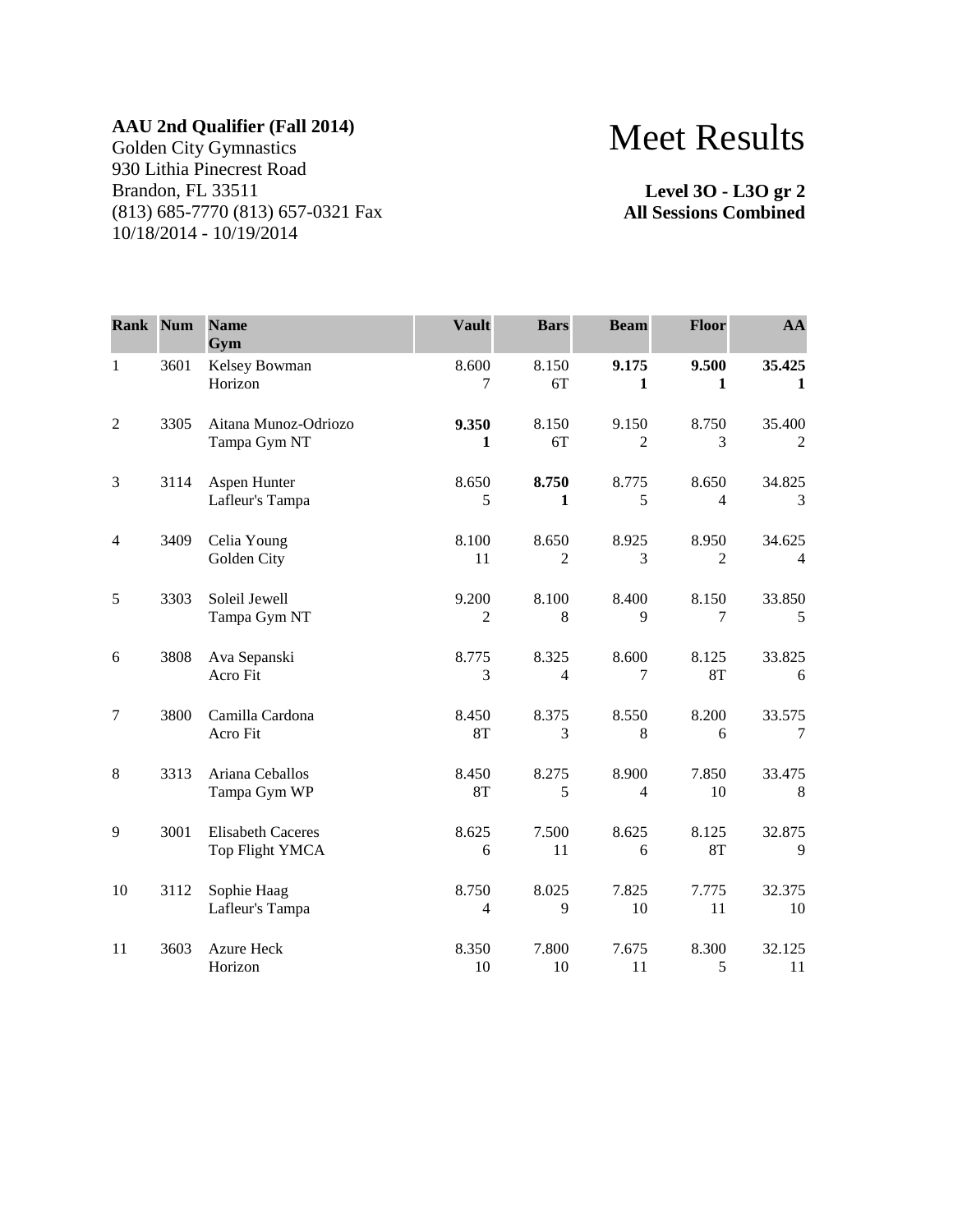Golden City Gymnastics 930 Lithia Pinecrest Road Brandon, FL 33511 (813) 685-7770 (813) 657-0321 Fax 10/18/2014 - 10/19/2014

# Meet Results

**Level 3O - L3O gr 3 All Sessions Combined**

| <b>Rank Num</b> |      | <b>Name</b><br>Gym                       | <b>Vault</b> | <b>Bars</b> | <b>Beam</b> | <b>Floor</b> | AA                       |
|-----------------|------|------------------------------------------|--------------|-------------|-------------|--------------|--------------------------|
| 1               | 3118 | Alexandra Alyssa Aves<br>Lafleur's Tampa | 9.400        | 8.675<br>2  | 9.000       | 8.650<br>2   | 35.725                   |
| 2               | 3120 | Mandy Sullivan<br>Lafleur's Tampa        | 9.150<br>2   | 8.275<br>3  | 8.900       | 8.750        | 35.075<br>2              |
| 3               | 3307 | Ariel Turner<br>Tampa Gym NT             | 8.925<br>3   | 7.850<br>4  | 8.850<br>3  | 8.200<br>3   | 33.825<br>3              |
| $\overline{4}$  | 3116 | Selin Tavlan<br>Lafleur's Tampa          | 8.350<br>4   | 8.725       | 8.000       | 8.100<br>4   | 33.175<br>$\overline{4}$ |

This web page was generated by  $\underline{\text{ProScore 4}}^{\text{TM}}$